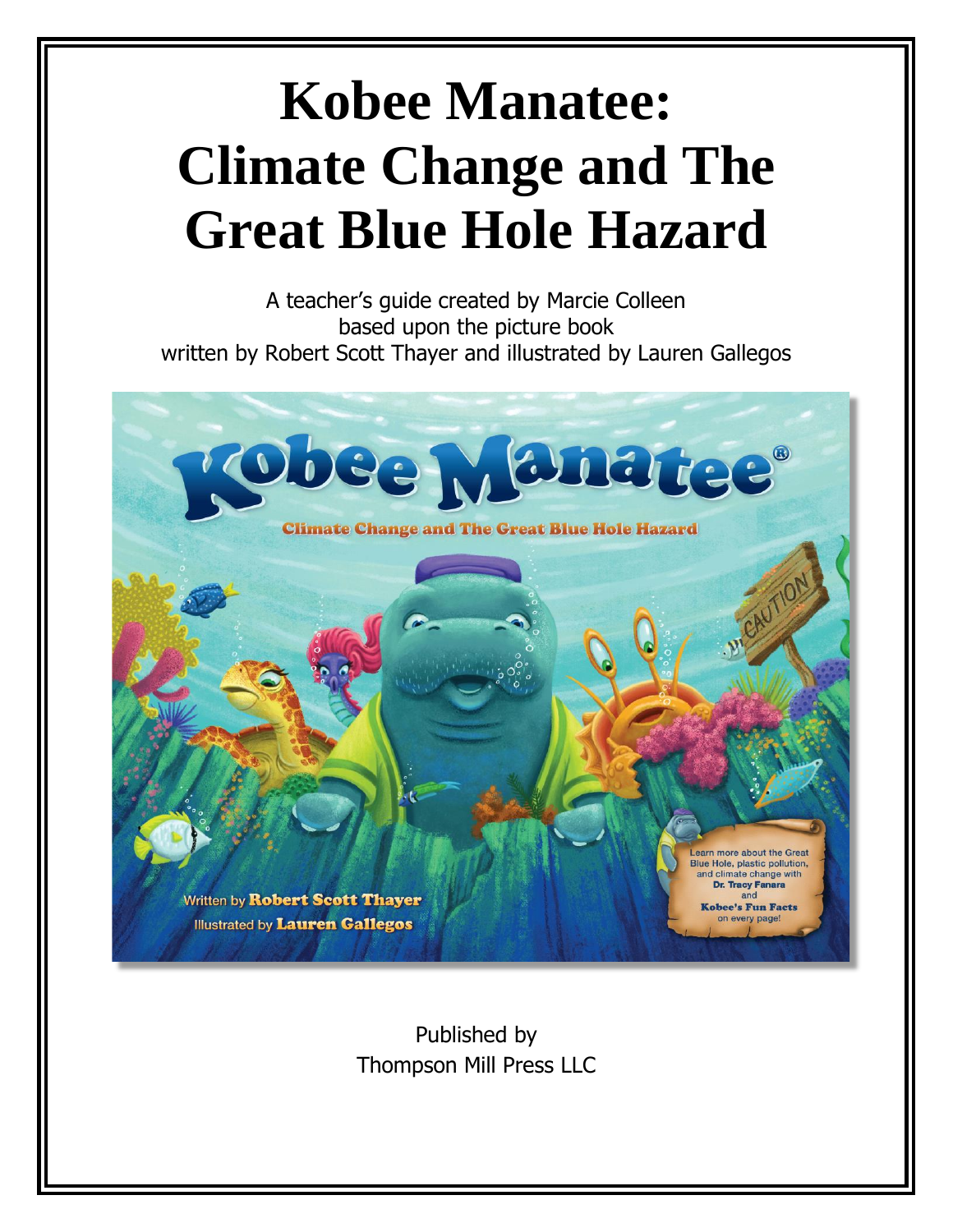

#### **Robert Scott Thayer Author**, **Kobee Manatee: Climate Change and The Great Blue Hole Hazard**

Robert Scott Thayer always had a passion for manatees, weather, and sea life. He is the creator of the award-winning Kobee Manatee Children's Educational Picture Book series. In this fourth installment, Thayer collaborates with Dr. Tracy Fanara, Inspector Planet & NOAA Coastal Portfolio Modeling Manager. Robert is

also a recording artist who writes and sings in the pop, jazz, and children's genres. Thayer has won several International Songwriting Awards including those from Billboard. Grammy Award winner, Jim Cravero, produced his children's tune, Kobee's Song, which is available on iTunes. Robert has a degree from Temple University. He is a member of SCBWI (Society of Children's Book Writers and Illustrators), the Authors Guild, the Save the Manatee Club in Maitland, Florida, and BMI (Broadcast Music, Inc.) Robert currently resides in Bucks County, Pennsylvania. Visit him at [www.KobeeManatee.com.](http://www.kobeemanatee.com/)



#### **Lauren Gallegos Illustrator**, **Kobee Manatee: Climate Change and The Great Blue Hole Hazard**

Lauren Gallegos earned her BFA in Illustration from Cal State Fullerton in 2009 and is a member of the Society of Children's Book Writers and Illustrators (SCBWI). Lauren has illustrated several Children's Books and has won several awards including the PubWest Design Silver Award for Illustration in the Children's/Young Adult category. Her newest project is illustrating in the popular Little Golden Books series published by Penguin Random House. When Lauren isn't illustrating, she loves hiking and enjoys the beauty of nature, as well as exploring places she's never been before. She lives with her husband and

2 kids in Southern, California. See more of Lauren's work at [www.laurengallegos.com.](http://www.laurengallegos.com/)

### **Marcie Colleen Curriculum Writer**

This guide was created by Marcie Colleen, a former teacher with a BA in English Education from Oswego State and a MA in Educational Theater from NYU. In addition to creating curriculum guides for children's books, Marcie can often be found writing books of her own at home in San Diego, CA. Visit her at [www.thisismarciecolleen.com.](/Users/marciecolleen/Desktop/Teacher)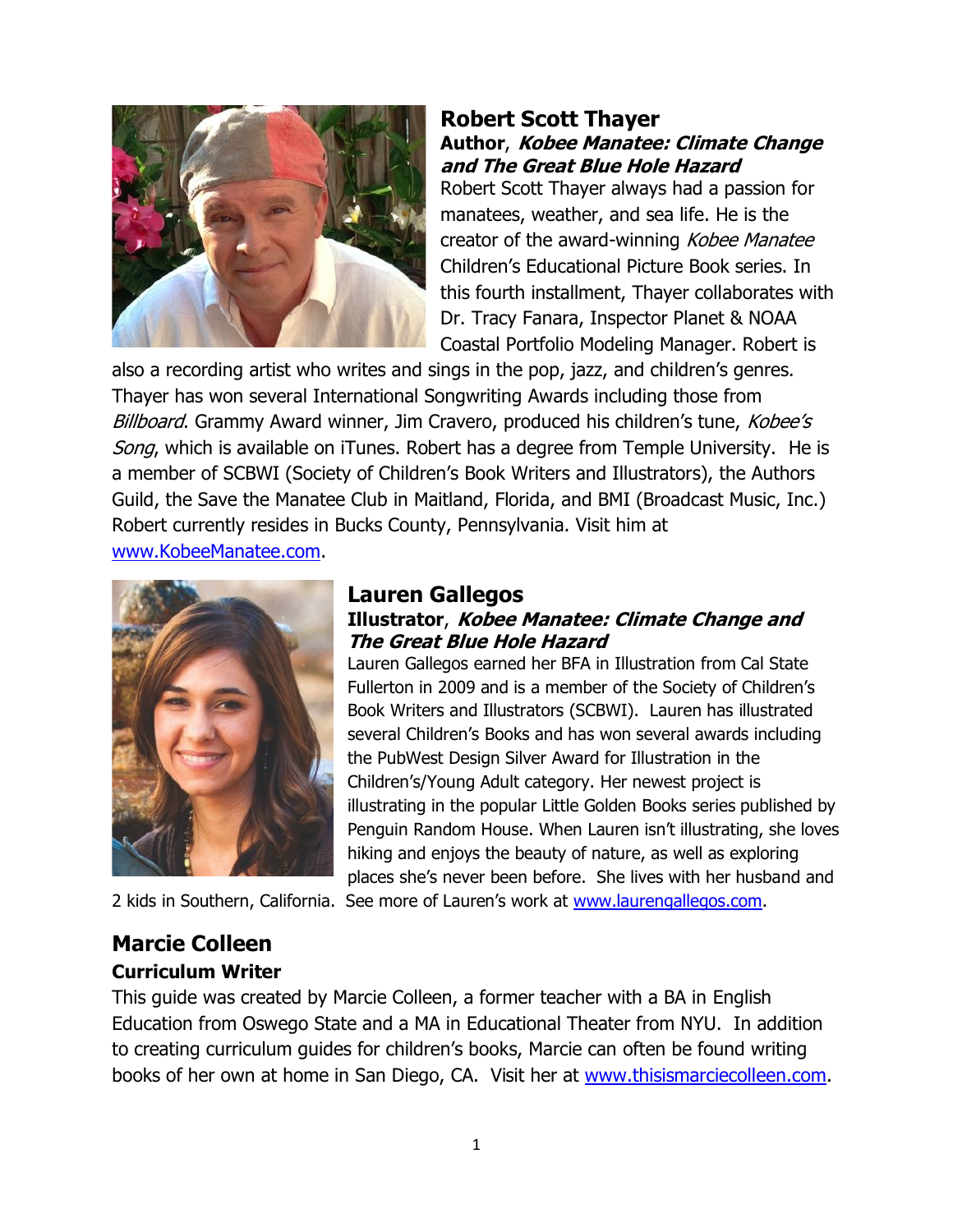## **How to Use This Guide**

This classroom quide for Kobee Manatee: Climate Change and The Great Blue Hole Hazard is designed for students in kindergarten through third grade. It is assumed that teachers will adapt each activity to fit the needs and abilities of their own students.

It offers activities to help teachers integrate Kobee Manatee: Climate Change and The Great Blue Hole Hazard into English language arts (ELA), mathematics, science, and social studies curricula. Art and drama are used as a teaching tool throughout the guide.

All activities were created in conjunction with relevant content standards in ELA, math, science, social studies, art, and drama.

Guide content copyright © 2021 by Marcie Colleen. Available free of charge for educational use only; may not be published or sold without express written permission.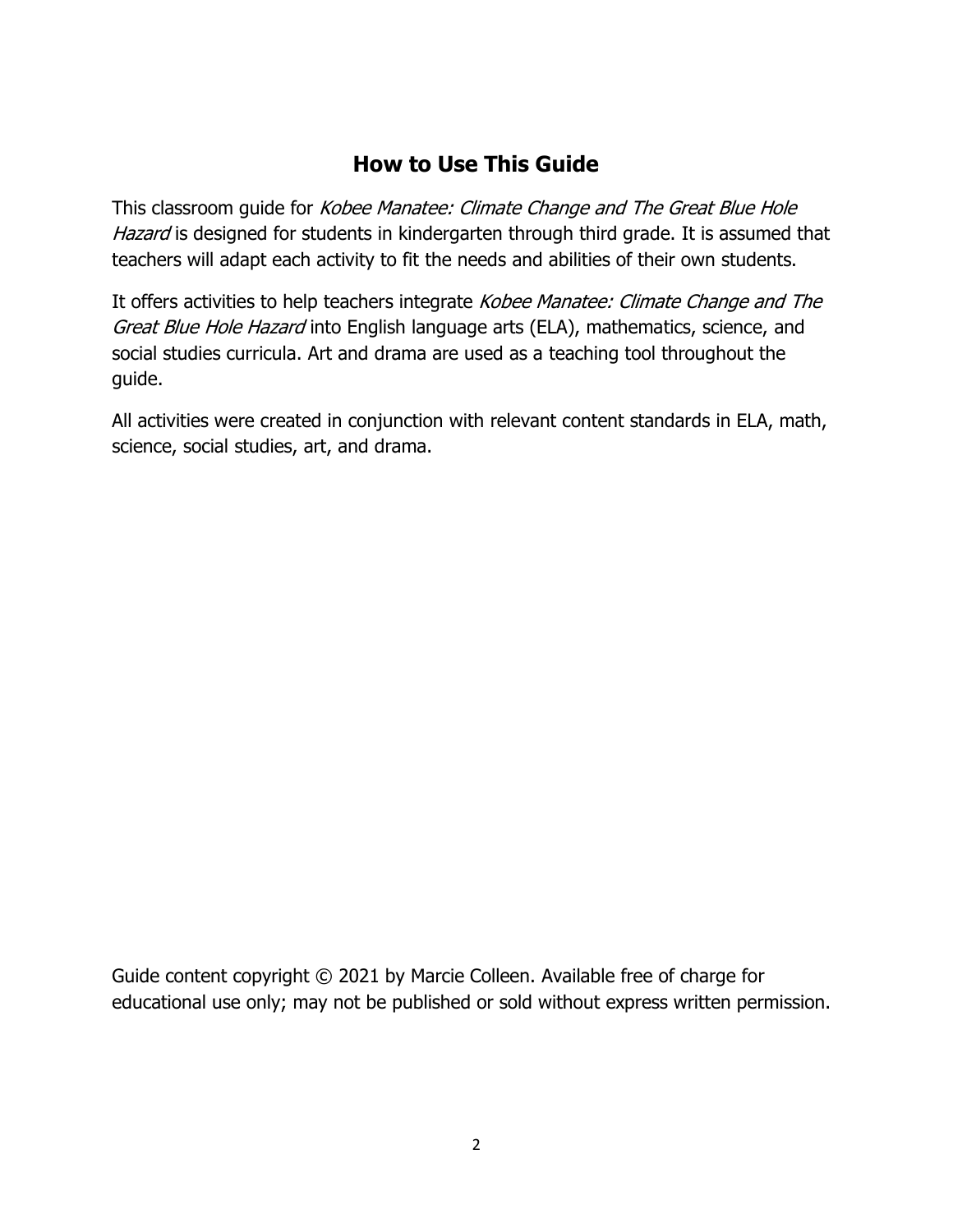# **Table of Contents**

## **English Language Arts (ELA)**

| Reading Comprehension:                             | 4  |
|----------------------------------------------------|----|
| Who is Kobee? $\sim$ Character Study               | 7  |
| <b>Writing Activities</b>                          |    |
| The Parts of a Journey Tale: Kobee as mentor text  | 8  |
| Reading Exploration                                | 9  |
| "Humans Can Help": Writing a Persuasive Essay      | 11 |
| Speaking and Listening Activities                  |    |
| Choral Reading                                     | 12 |
| Mime                                               |    |
| Drama                                              | 13 |
| A Sea Journey Song                                 |    |
| Language Activities                                |    |
| Enviro-Vocabulary                                  |    |
| <b>Math</b>                                        |    |
| <b>Word Problems</b>                               | 14 |
| Sea Creatures vs. Plastic: Counting and Comparison |    |
| <b>Science</b>                                     |    |
| Sea Creatures Research Project                     | 16 |
| What is Climate Change?                            | 17 |
| The Problem with Plastic                           |    |
| Build a Recycled Boat                              | 18 |
| <b>Reduce Your Use</b>                             | 19 |
| <b>Social Studies</b>                              |    |
| Destination: Belize and the Great Blue Hole        |    |
| Ask the Ocean Conservationist                      | 20 |
| Kids Can Make a Difference!                        | 21 |
| Save the Manatees ACTion Plan                      | 22 |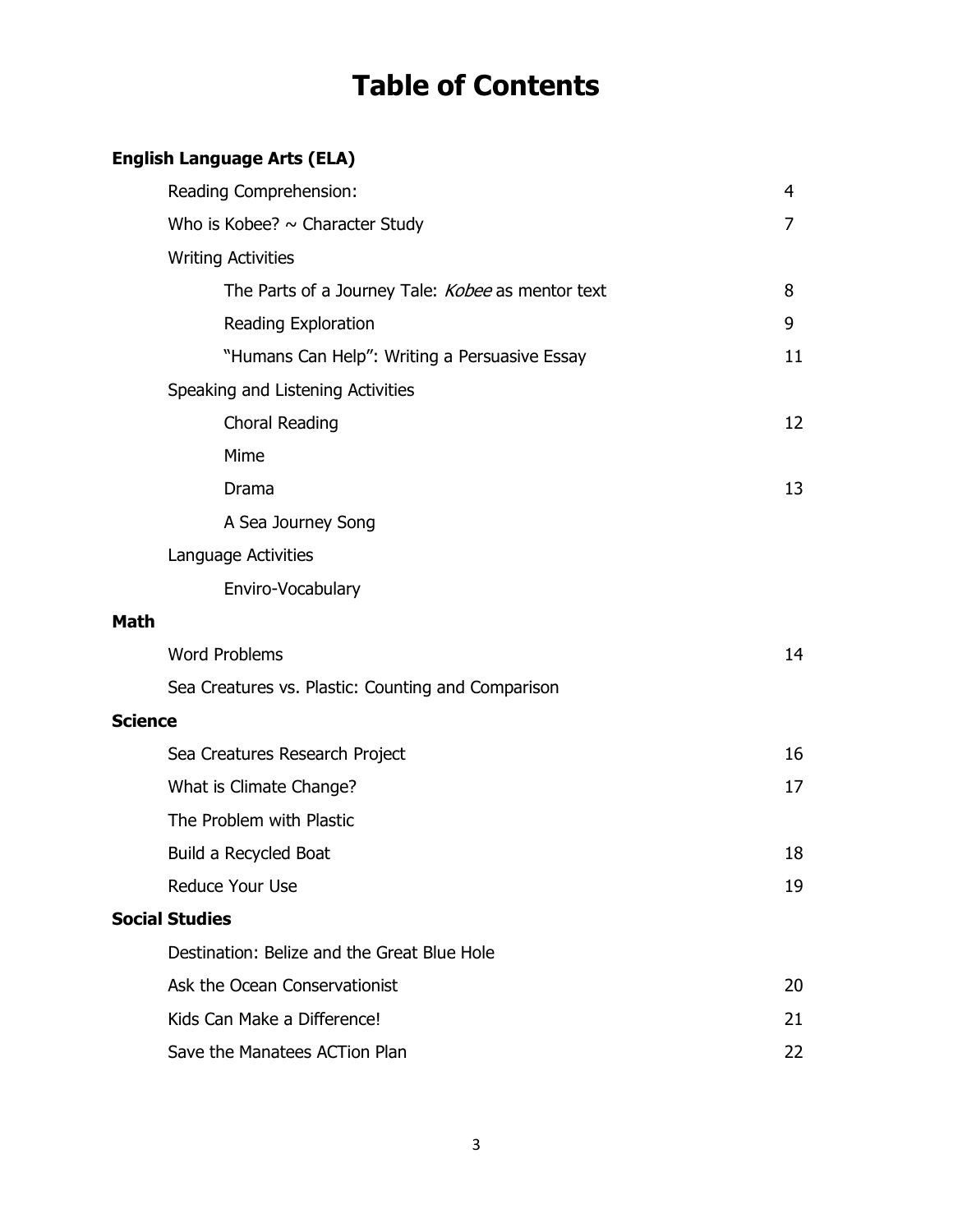## English Language Arts

#### **Reading Comprehension**

Before reading Kobee Manatee: Climate Change and The Great Blue Hole Hazard,

Help students identify the basic parts of a picture book: jacket, front cover, back cover, title page, spine, end papers, and jacket flap.



The Front Cover  $\sim$ 

- Describe what you see. Who are the characters? What are the characters doing?
- In groups of four, pose and pretend to be the characters in the illustration. How does your pose make you feel?
- Can you guess what the story might be about? What are some clues you can find in the cover illustration?

The Title Page~

- Describe what you see.
- How many fish do you see?
- How many types of sea plants do you see?
- Do you see anything that doesn't belong in the ocean? If so, what? How do you think it got there?

Now read or listen to the book.



Written by Robert Scott Thayer **Illustrated by Lauren Gallegos** 

**Thompson Mill Press**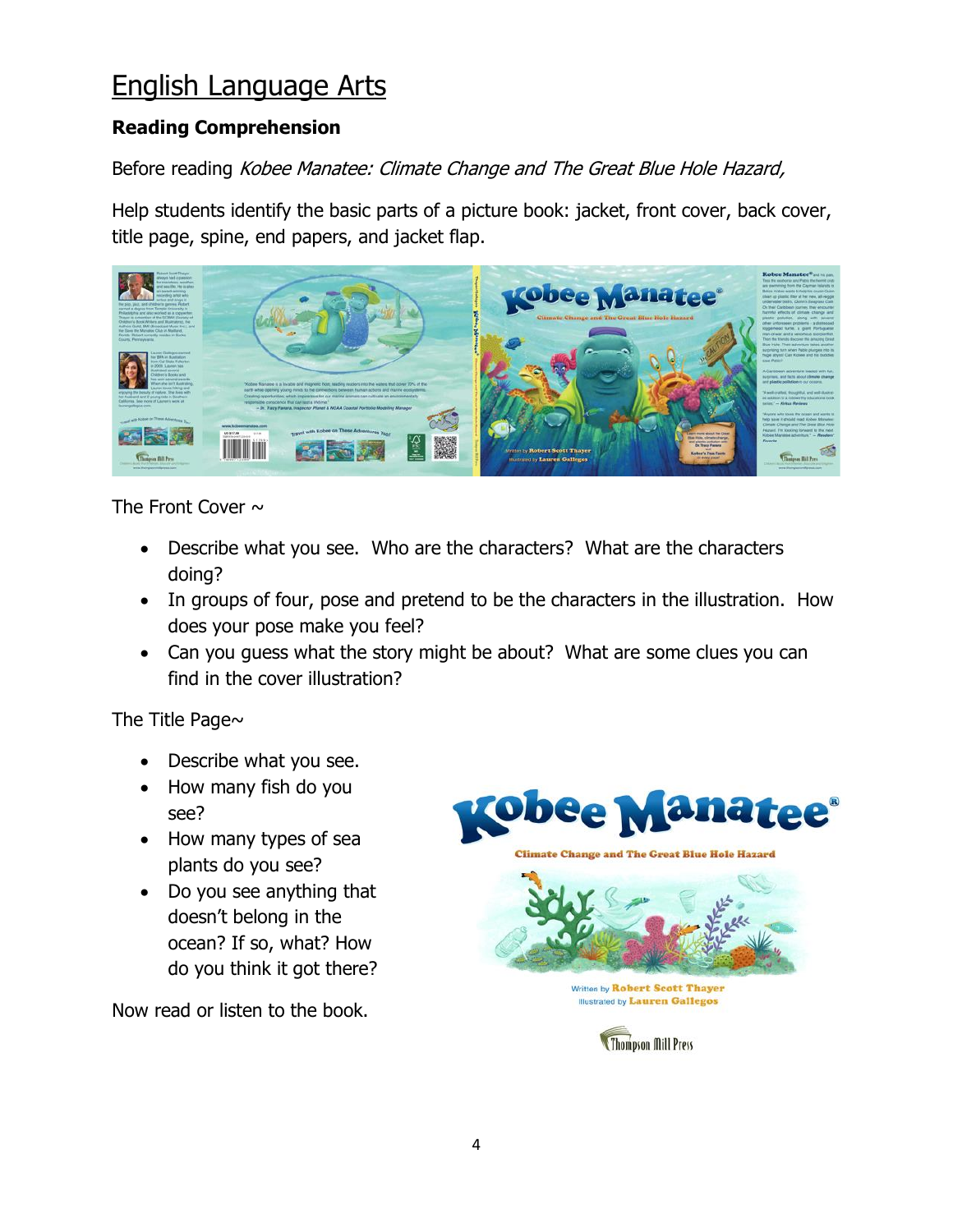

Help students summarize in their own words what the book was about.

- Where are Kobee and his friends traveling to when the story starts?
	- o Where is Belize?
	- $\circ$  Can you find it on a map?
	- o Why does Kobee want to travel there?
	- o Who is traveling with Kobee?
- How do Kobee and his friends help Tameeka? How does Tameeka, in turn, help Kobee and his friends—especially Pablo?



- List some of the evidence of climate change and pollution that Kobee and his friends discover on their journey.
- Aside from pollution and the effects of climate change, what other dangers do Kobee and his friends face along their way?
- Describe the Great Blue Hole in your own words.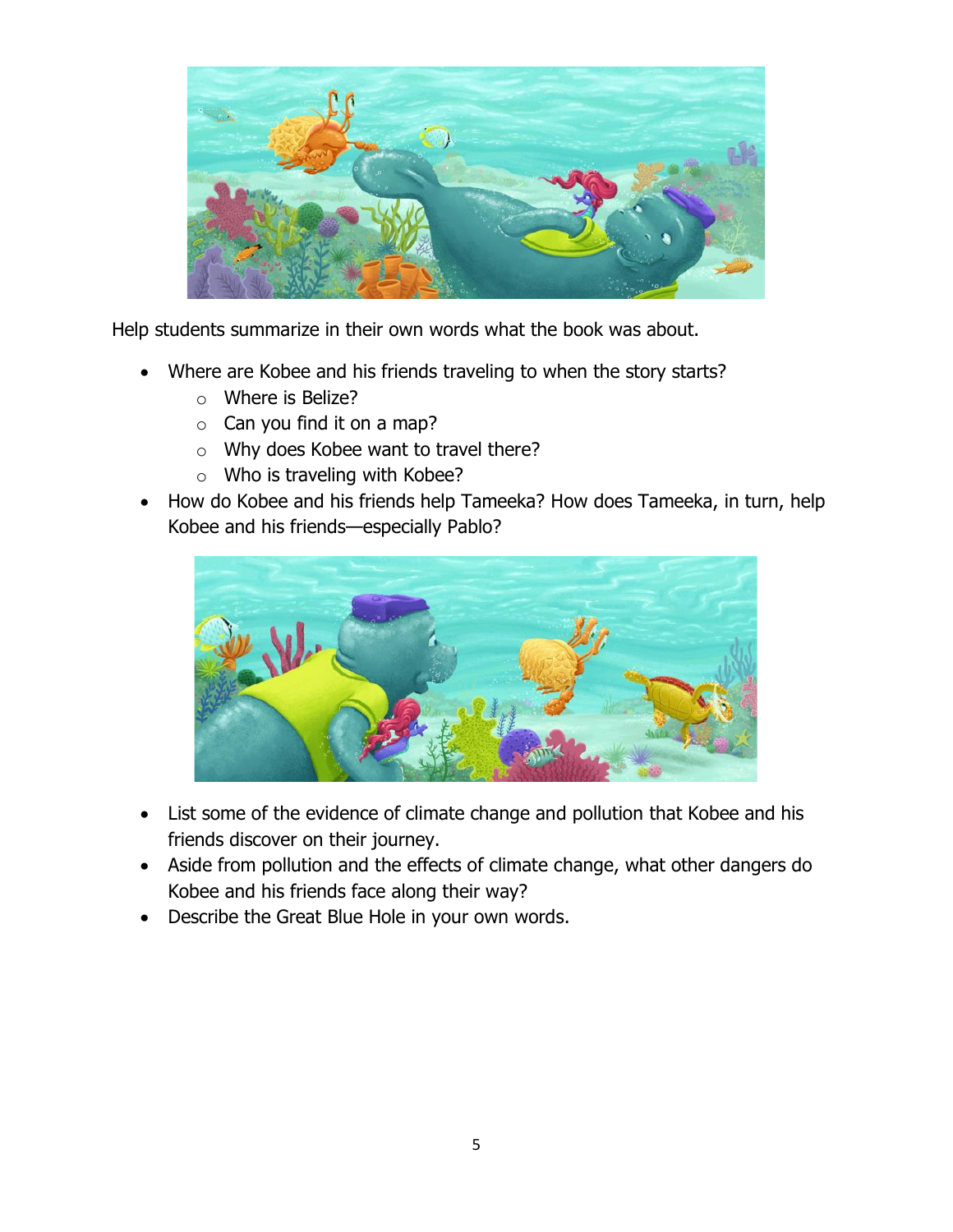

Let's talk about the people who made Kobee Manatee: Climate Change and The Great Blue Hole Hazard.

- Who is the author?
- Who is the illustrator?
- What kind of work did each person do to make the book?

Now, let's look closely at the illustrations.

- Lauren Gallegos creates some fun and expressive illustrations of sea life. In fact, she stays true to the look of the real creatures right down to the habitat.
	- $\circ$  Make a list of each sea creature mentioned in *Kobee Manatee: Climate* Change and The Great Blue Hole Hazard.
	- o Can you find each one of these sea creatures in Gallegos' illustrations? Be sure to look carefully at each spread.
- Using the illustrations of Kobee along with the Fun Facts as inspiration, students may draw their own under water scene. Be sure to add some fun non-factual details, too, to give the creatures extra personality (i.e., Kobee's hat and shirt).
- Check out some of the following details that Lauren Gallegos includes. Can you find:
	- o Four stingrays
	- o A starfish
	- o Floating plastic
	- $\circ$  Blue polka-dotted fish with a yellow tail fin
	- o Plastic bottles
	- $\circ$  A pink plastic cup
	- $\circ$  A purple apron
	- o Seagrass subs
	- $\circ$  A quitar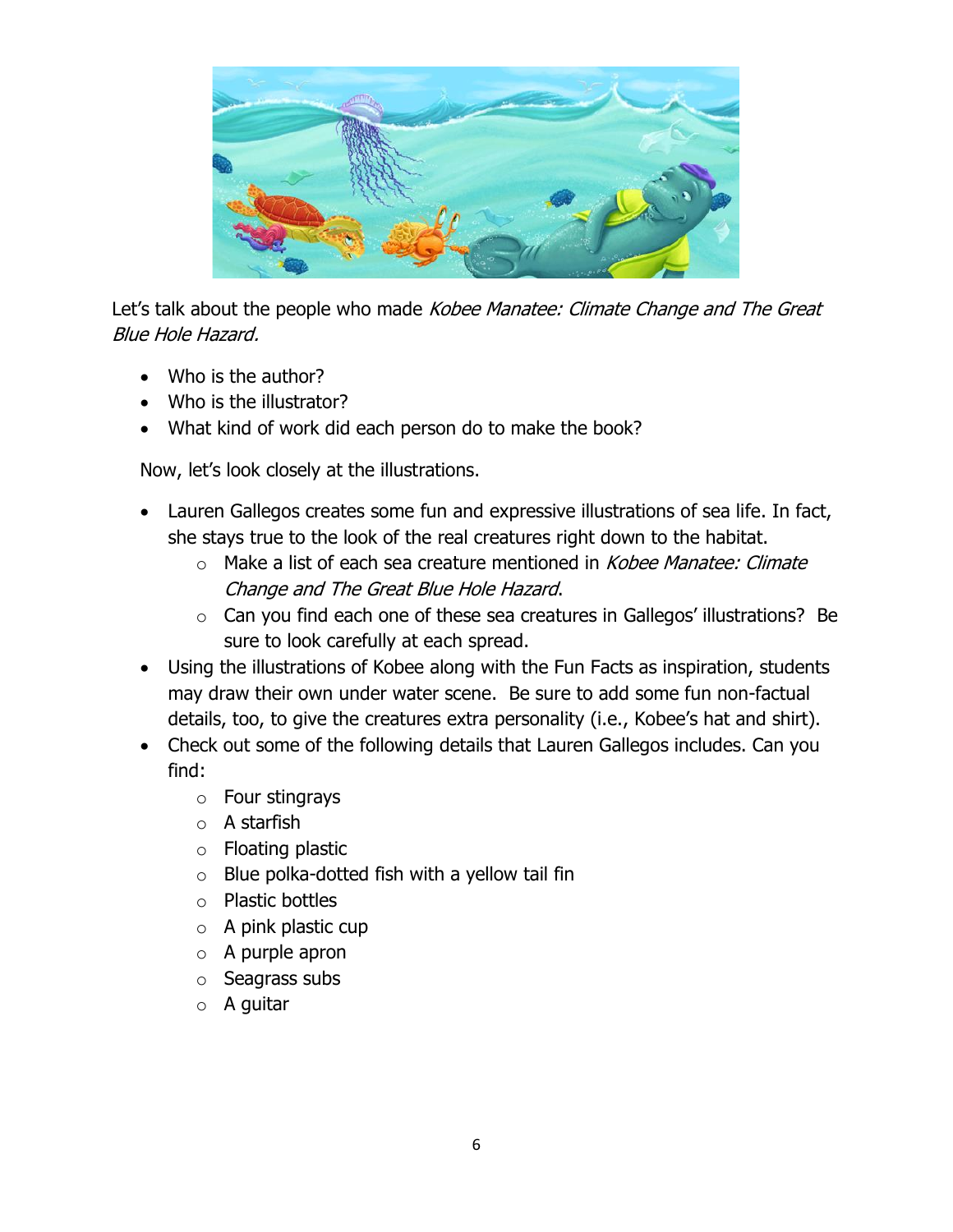#### **Who is Kobee? ~ Character Study**

How a character acts and what a character says can tell readers a lot about who the character is.

Read Kobee Manatee: Climate Change and The Great Blue Hole Hazard. Scene by scene, record your thoughts regarding



character, in a chart like the one below.

| <b>What Kobee says</b>                                                                                                                     | <b>What Kobee does</b>                                                                                         | How would you describe<br>Kobee? |
|--------------------------------------------------------------------------------------------------------------------------------------------|----------------------------------------------------------------------------------------------------------------|----------------------------------|
| Example: "Oh, the fun we had in<br>the Grand Cayman with those<br>stingrays. Now my friends and I<br>were ready for another<br>adventure." | Gathers his friends to go to<br>Belize to help his cousin clean kind.<br>up plastic litter around her<br>café. | Excited, adventurous, helpful,   |
|                                                                                                                                            |                                                                                                                |                                  |
|                                                                                                                                            |                                                                                                                |                                  |

After gathering information regarding Kobee's character, try doing the same for each of his friends. Then, use the scenarios below to write a new scene for Kobee Manatee: Climate Change and The Great Blue Hole Hazard. What would Kobee and his friends do in one of the following situations?

- The friends decide to explore the Great Blue Hole further.
- Cousin Quinn asks Kobee and his friends to put on a concert about pollution and how humans can help the oceans.
- The friends meet another sea creature caught in plastic and in need of help.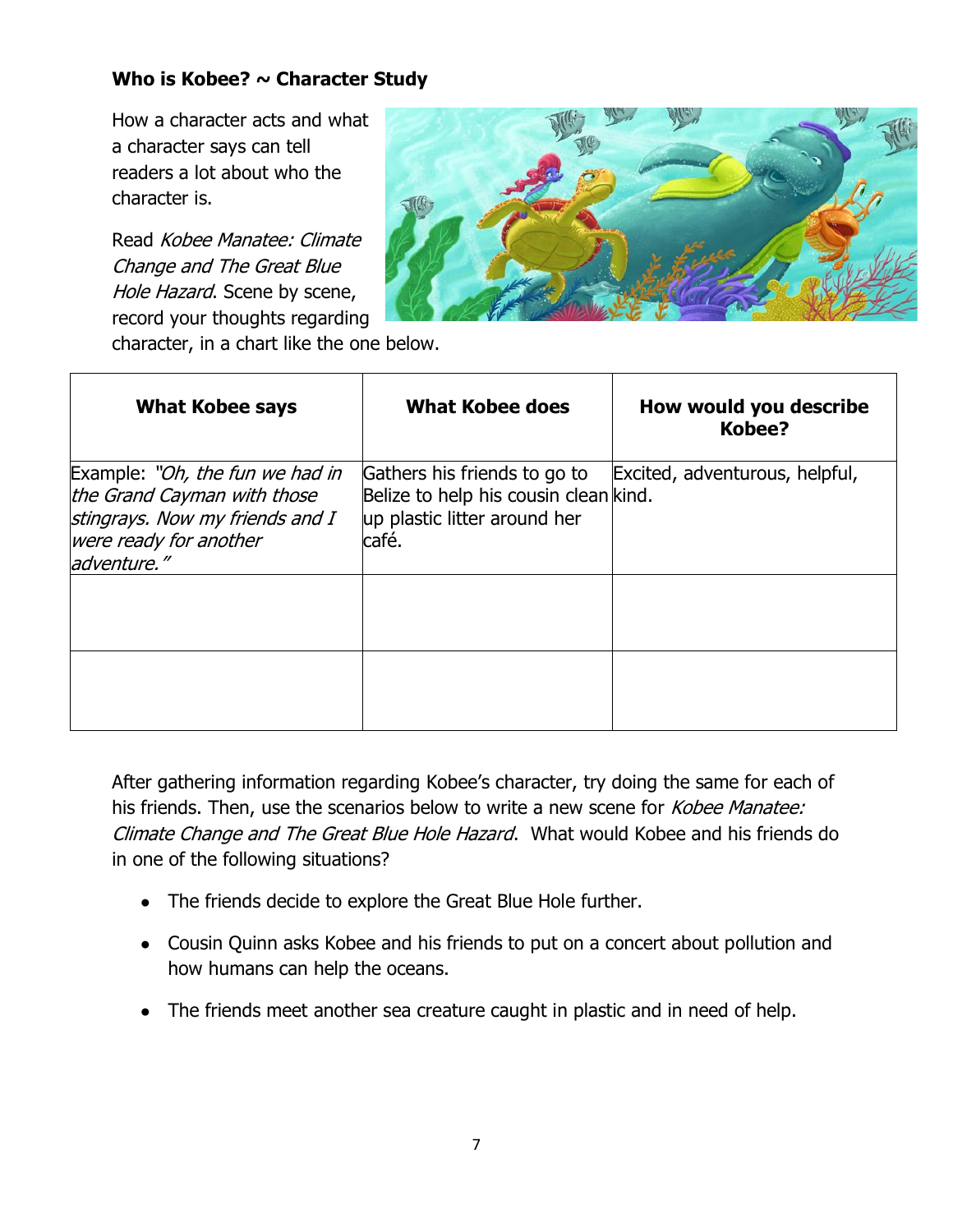#### **Writing Activities**

#### **The Parts of a Journey Tale: Kobee as mentor text**

Journey tales—such as The Wizard of Oz, Chicken Little or Kobee Manatee: Climate Change and The Great Blue Hole Hazard—can be excellent mentor texts for good storytelling. Often, they include vibrant characters, a clear plot arc and a compelling destination.

• Characters: Conduct character analyses for Kobee, Tess, Pablo, and Tameeka. Draw four columns on a board or large piece of paper.



Label a column for each character. Help students describe each character and record the descriptions in the column under each name. (Teacher can provide the words, if students are unable to create descriptions themselves. ie. If the word is "brave" in whose column would that word be placed?)

Next, students need to find evidence within the text to support their description. If evidence is not found for a specific trait, it must be eliminated. Students should record all their findings:

| <b>Character</b> | <b>Feels</b> | When/Why |
|------------------|--------------|----------|
|                  |              |          |
|                  |              |          |
|                  |              |          |

| <b>Character</b> | <b>Trait</b> | <b>Evidence</b> |
|------------------|--------------|-----------------|
|                  |              |                 |
|                  |              |                 |
|                  |              |                 |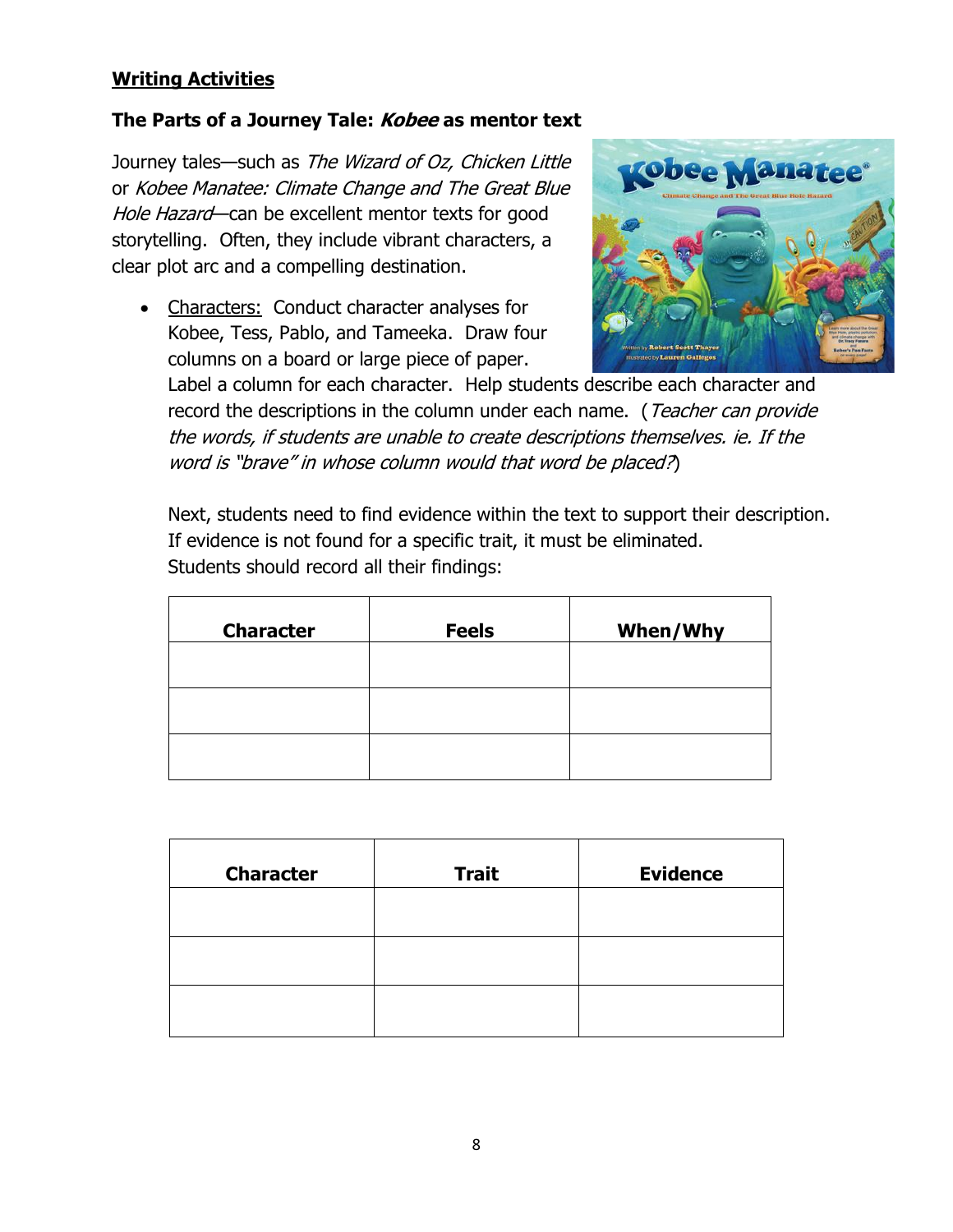• Plot: Journey tales tend to have a very simple plotline with one central conflict or destination. Help students define the plot arc within Kobee Manatee: Climate Change and The Great Blue Hole Hazard and other journey tales.

| <b>Beginning</b>                                                                             | <b>Middle</b> | <b>End</b>                                                 |
|----------------------------------------------------------------------------------------------|---------------|------------------------------------------------------------|
| Now my friends and I are ready for<br>another adventure. This time we are<br>going to Belize | First         | After the plastic litter was gone,<br>everyone celebrated. |
|                                                                                              | Then          |                                                            |
| Start the journey                                                                            | <b>Next</b>   |                                                            |
|                                                                                              | After that    |                                                            |
|                                                                                              | Finally       |                                                            |

Provide a list of possible journeys for Kobee and his friends to take. Using the basic structure of a journey tale, create an original Kobee tale about his next adventure. Students can work either individually or as a class.

#### Extensions:

Art center  $\sim$  Provide a variety of art materials including crayons, pencils, markers, paint, scissors, colored paper, old magazines, and glue for students to illustrate the scenes in their stories.

Drama center  $\sim$  Provide puppets, costumes, and props so students can recreate their new fairy tales.

#### **Reading Exploration**

Explain to students that although Kobee Manatee: Climate Change and The Great Blue Hole Hazard is fiction; it includes many nonfiction facts and information in the Kobee Fun Facts footnotes. However, that does not mean that it includes *everything* to be researched and discussed about the topic.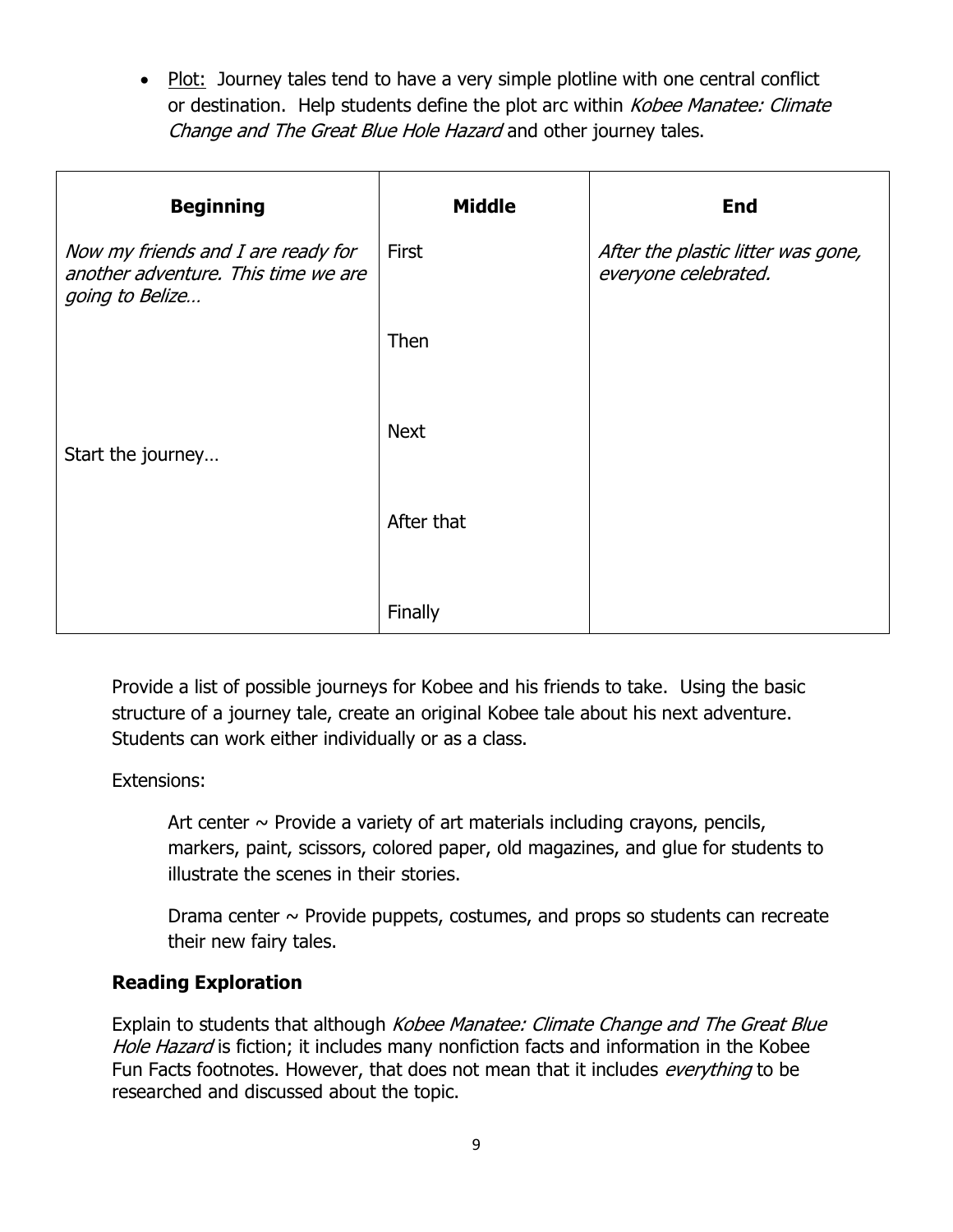While reading Kobee Manatee: Climate Change and The Great Blue Hole Hazard aloud to the class, have students take notes in two columns:

- o Things We Learned
- o Questions We Have

Pause before each page turn to add notes to the columns. These columns can either be on individual or hung on the board and worked on as a class.

| Things We Learned (Facts) | Questions We Have | Answers We Found |
|---------------------------|-------------------|------------------|
|                           |                   |                  |

- Once the story is read, discuss the Questions We Have column.
	- o Were any of these questions answered as the story went along?
	- $\circ$  If so, ask students to find the answer within the text.
	- $\circ$  Record the answer next to the question in a third column labeled Answers We Found,
- For all remaining questions in the Questions We Have column, that have yet to be answered, students will need to take the steps to find answers, either through Internet or book research.
	- o Discuss how to find answers to questions through research.
	- $\circ$  Assign students to specific questions to help them focus.
	- o Record all answers in the Answers We Found column.
- After the answers have been shared with the class, engage in a discussion on research practices.
	- o What was the most difficult about finding answers?
	- $\circ$  Was it easier to find answers on the Internet or in a book?
	- o What tips would you give someone who is about to do research?

Extension: Design and illustrate posters, each representing a Fact, Question, and researched Answer based on Kobee Manatee: Climate Change and The Great Blue Hole Hazard and display them within the classroom.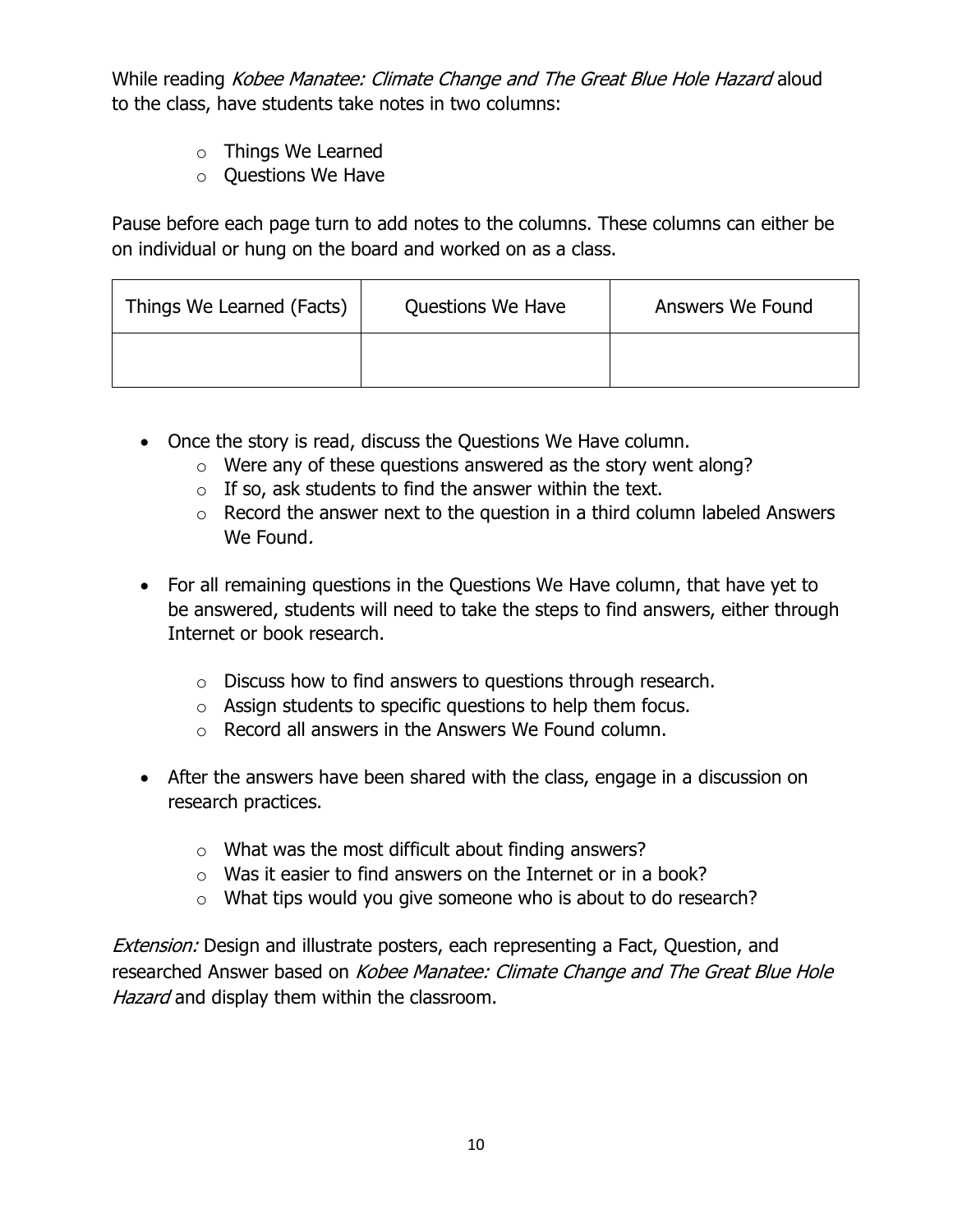#### **"Humans Can Help": Writing a Persuasive Essay**



Kobee and his friends point out that humans have caused ocean pollution and climate change and therefore, humans need to be the ones to stop it. But how? The first step is letting humans know of the problem and encouraging them to take action. At times like these, a little persuading can help.

Ask your students if they know what "persuade" means. If not, can they make any guesses?

Discuss:

- What it means to persuade
- Times you might want to persuade someone (e.g., persuade your parents to let you stay up late, persuade your teacher to not give a test)

Writing to persuade tells the reader: what you believe; gives the reader at least three reasons why you believe it: and has a good ending sentence. You want to try and convince the reader to agree with you.

Have students, pretending to be Kobee, write a persuasive essay describing the effects of ocean pollution and climate change and why action should be taken to reverse the damage. Use the following TREE structure:

| $T = \text{Topic sentences}$ | The topic sentence tells the reader about the<br>problem. Example: I am writing to you because<br>ocean pollution and climate change is<br>endangering all who call the ocean home. |
|------------------------------|-------------------------------------------------------------------------------------------------------------------------------------------------------------------------------------|
| $R = Reasons$                | The reasons why the oceans are in danger and<br>what can be done to help. Write at least two to<br>four sentences supporting each of the three                                      |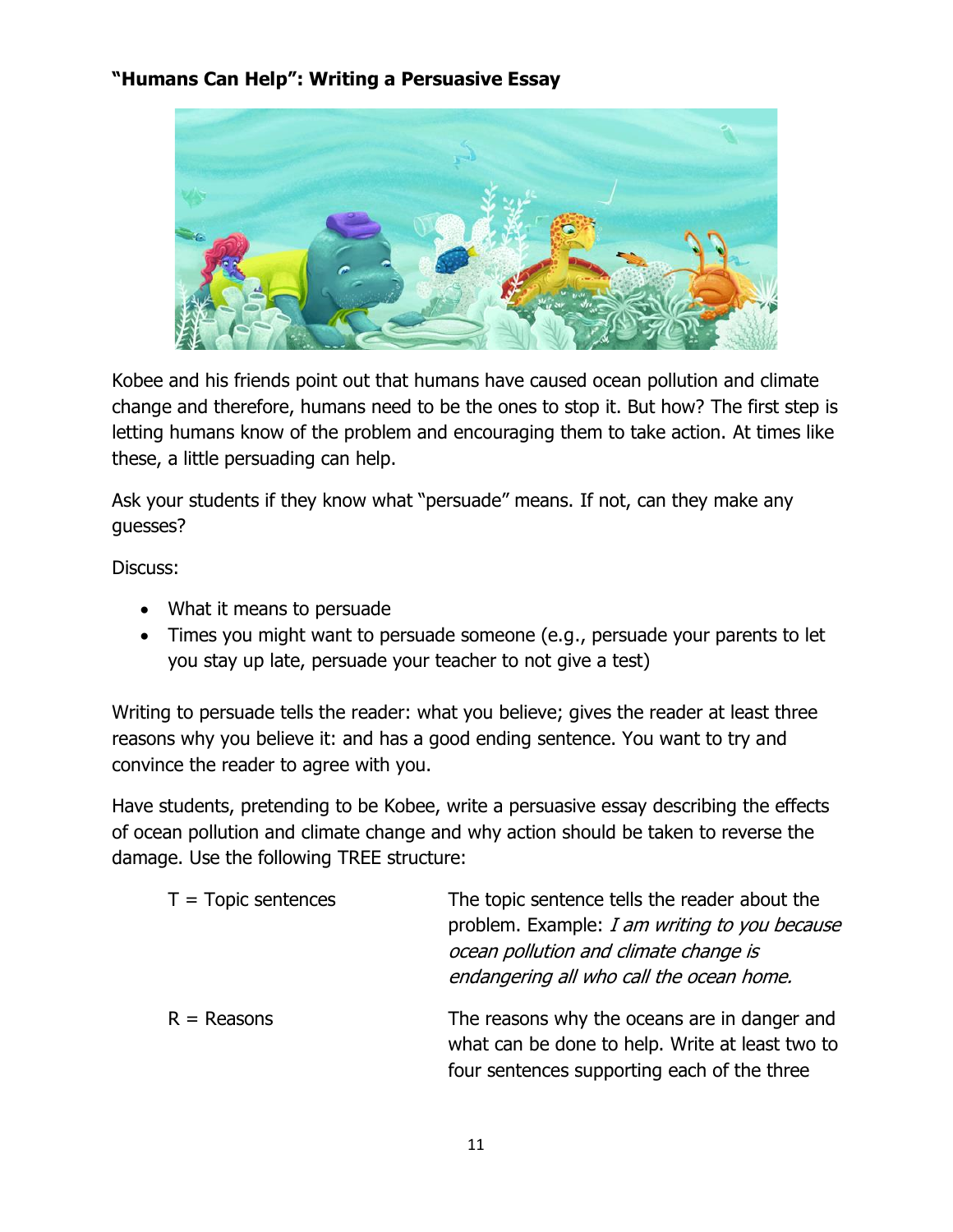reasons. Use evidence directly from the text, especially the Fun Facts sections.

- $E =$  Ending  $E =$  Ending  $E =$  Wrap it up with a conclusive sentence.
- $E = Examine$  Look closely. Do you have all your parts?

Share your essays with the class. Which is the most persuasive? Why do you think so?

#### **Speaking and Listening Activities**

Picture books are written to be read aloud. Here are some other ways to bring Kobee Manatee: Climate Change and The Great Blue Hole Hazard to life in your classroom and have fun with speaking and listening skills!



#### **Choral Reading**

The teacher takes the role of Kobee while the students take the roles of Tess, Pablo, and Tameeka. Read the book aloud together. Emphasize memorization of the students' parts as well as good vocal expression.

#### **Mime**

While the teacher reads the book aloud, the students can act out the events in the book. Half the students can be Kobee and half the students can be Pablo, Tess, and Tameeka. Emphasize body motion and facial expressions, as well as listening skills. Switch roles and read the book again.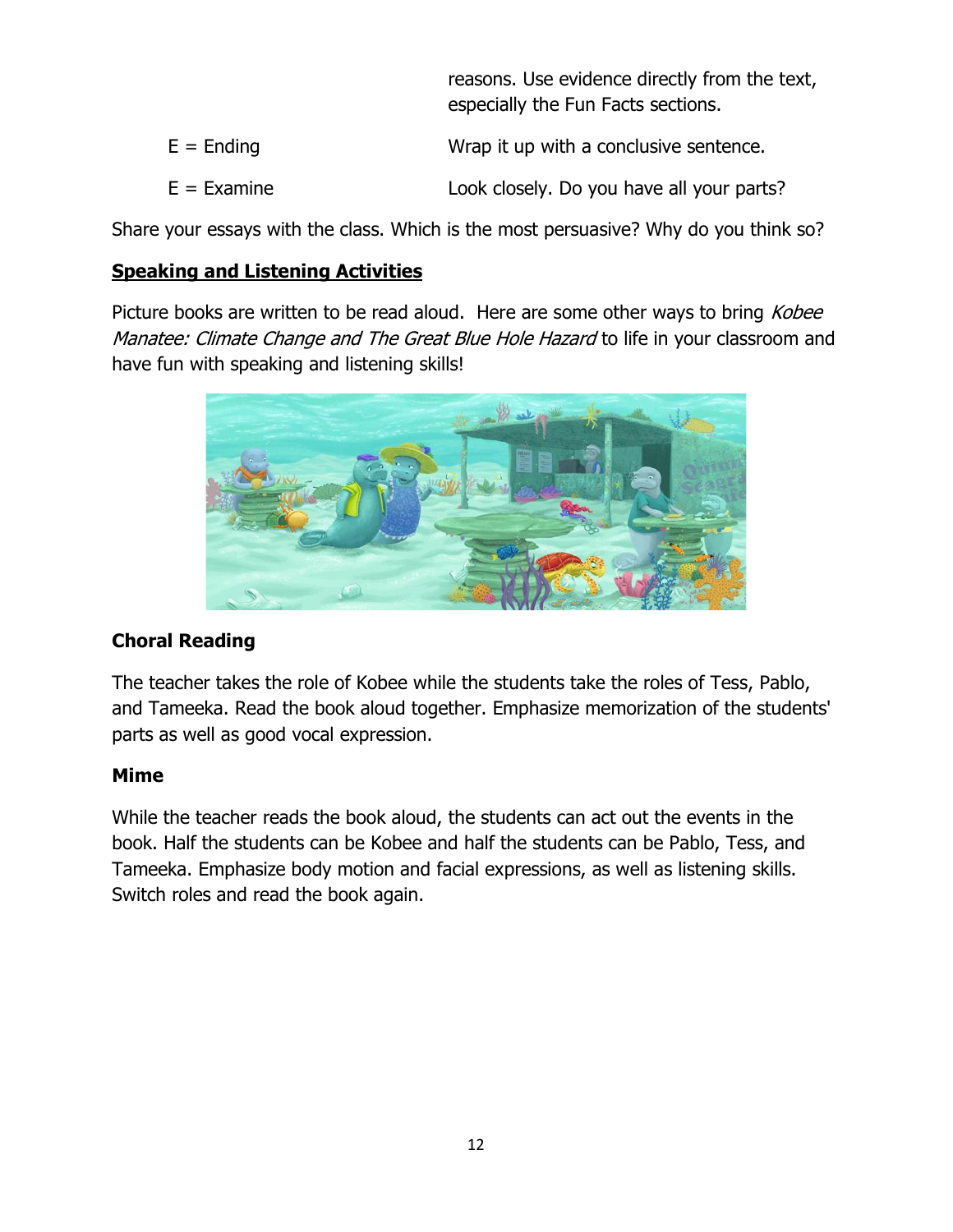#### **Drama**

Create a TV commercial to encourage people to read Kobee Manatee: Climate Change and The Great Blue Hole Hazard.

#### **A Sea Journey Song**

Write a song to the tune of "The Wheels on the Bus" about Kobee's adventure. Be sure to include all of the sea friends Kobee meets along the way.

#### **Language Activities**

#### **Enviro-Vocabulary**



Kobee Manatee: Climate Change and The Great Blue Hole Hazard contains many ocean and pollution related words which may be new for students. Encourage them to use context clues from both the text and illustrations to infer meanings.

| Litter           | property | polluting | organisms    | venomous     |
|------------------|----------|-----------|--------------|--------------|
| <b>Tentacles</b> | coral    | algae     | fossil fuels | extreme      |
| camouflaged      | abyss    | descent   | spiral       | barrier reef |

Additional Exploration:

- While they read, ask students to look carefully for words they do not know. As soon as they come across a new vocabulary word, they should jot it down.
- Look up the unknown word in the dictionary. (Depending on the level of your students, a student volunteer can do this or the teacher can.) Read the definition.
- Come up with a way to remember what the word means. Using Total Physical Response, students can create an action that symbolizes the word and helps them remember it.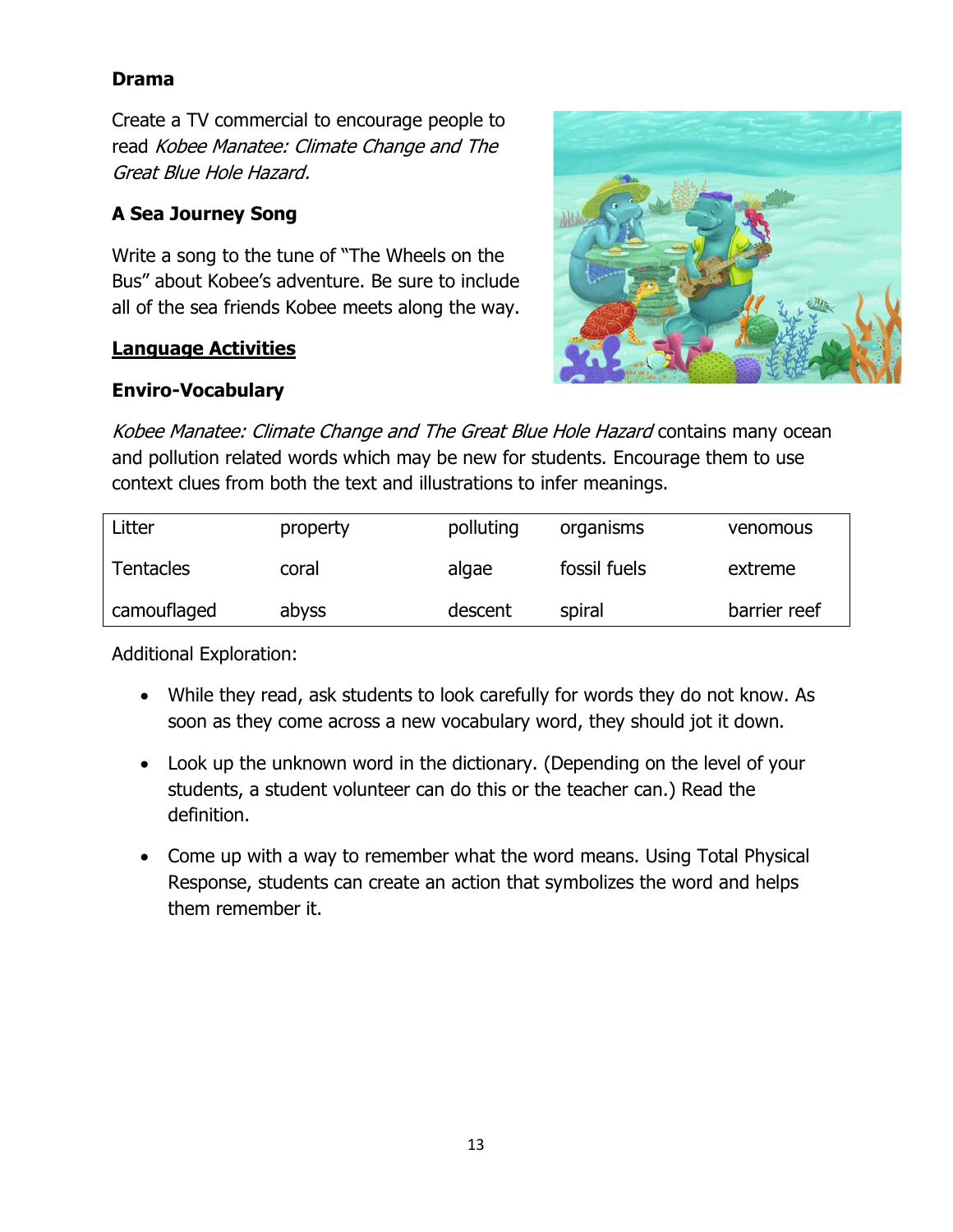# Math

#### **Word Problems**

For younger students, the use of pictures or props can be helpful in figuring out word problems. Note to teachers: Use the word problems below as inspiration to write your own, based on the illustrations in Kobee Manatee: Climate Change and The Great Blue Hole Hazard or any other book of study.

The first page:

| How many stingrays do you see swimming?                                                                                                                                                                                                                                                                                                                                                                           |
|-------------------------------------------------------------------------------------------------------------------------------------------------------------------------------------------------------------------------------------------------------------------------------------------------------------------------------------------------------------------------------------------------------------------|
| On a piece of paper, draw 4 stingrays.                                                                                                                                                                                                                                                                                                                                                                            |
| Draw 2 more stingrays.                                                                                                                                                                                                                                                                                                                                                                                            |
| How many stingrays are swimming now?                                                                                                                                                                                                                                                                                                                                                                              |
| Write the equation: $+$ $-$ =                                                                                                                                                                                                                                                                                                                                                                                     |
| What if 3 stingrays swam away. How many                                                                                                                                                                                                                                                                                                                                                                           |
| stingrays would be left?                                                                                                                                                                                                                                                                                                                                                                                          |
| Write the equation: $\frac{1}{\sqrt{1-\frac{1}{\sqrt{1-\frac{1}{\sqrt{1-\frac{1}{\sqrt{1-\frac{1}{\sqrt{1-\frac{1}{\sqrt{1-\frac{1}{\sqrt{1-\frac{1}{\sqrt{1-\frac{1}{\sqrt{1-\frac{1}{\sqrt{1-\frac{1}{\sqrt{1-\frac{1}{\sqrt{1-\frac{1}{\sqrt{1-\frac{1}{\sqrt{1-\frac{1}{\sqrt{1-\frac{1}{\sqrt{1-\frac{1}{\sqrt{1-\frac{1}{\sqrt{1-\frac{1}{\sqrt{1-\frac{1}{\sqrt{1-\frac{1}{\sqrt{1-\frac{1}{\sqrt{1-\frac$ |
|                                                                                                                                                                                                                                                                                                                                                                                                                   |



How many green sea plants do you see? On a piece of paper, draw 3 green sea plants. Draw 7 more green sea plants. How many green sea plants are there now? Write the equation:  $\frac{1}{1} + \frac{1}{1} = \frac{1}{1}$ If 5 green sea plants were eaten by sea creatures, how many green sea plants would be left? Write the equation:  $\frac{\ }{2}$  -  $\frac{\ }{2}$  =  $\frac{\ }{2}$ 

#### **Sea Creatures versus Plastic: Counting and Comparison**

As a class, create a table to record how many sea creatures and pieces of plastic appear in each spread of Kobee Manatee: Climate Change and The Great Blue Hole Hazard.

| <b>Spread</b>                            | How many sea<br>creatures? | How many pieces of<br>plastic? |
|------------------------------------------|----------------------------|--------------------------------|
| Ex. "Success!"                           |                            |                                |
| "We're swimming to<br>Belize"            |                            |                                |
| "We swam through crystal<br>clear water" |                            |                                |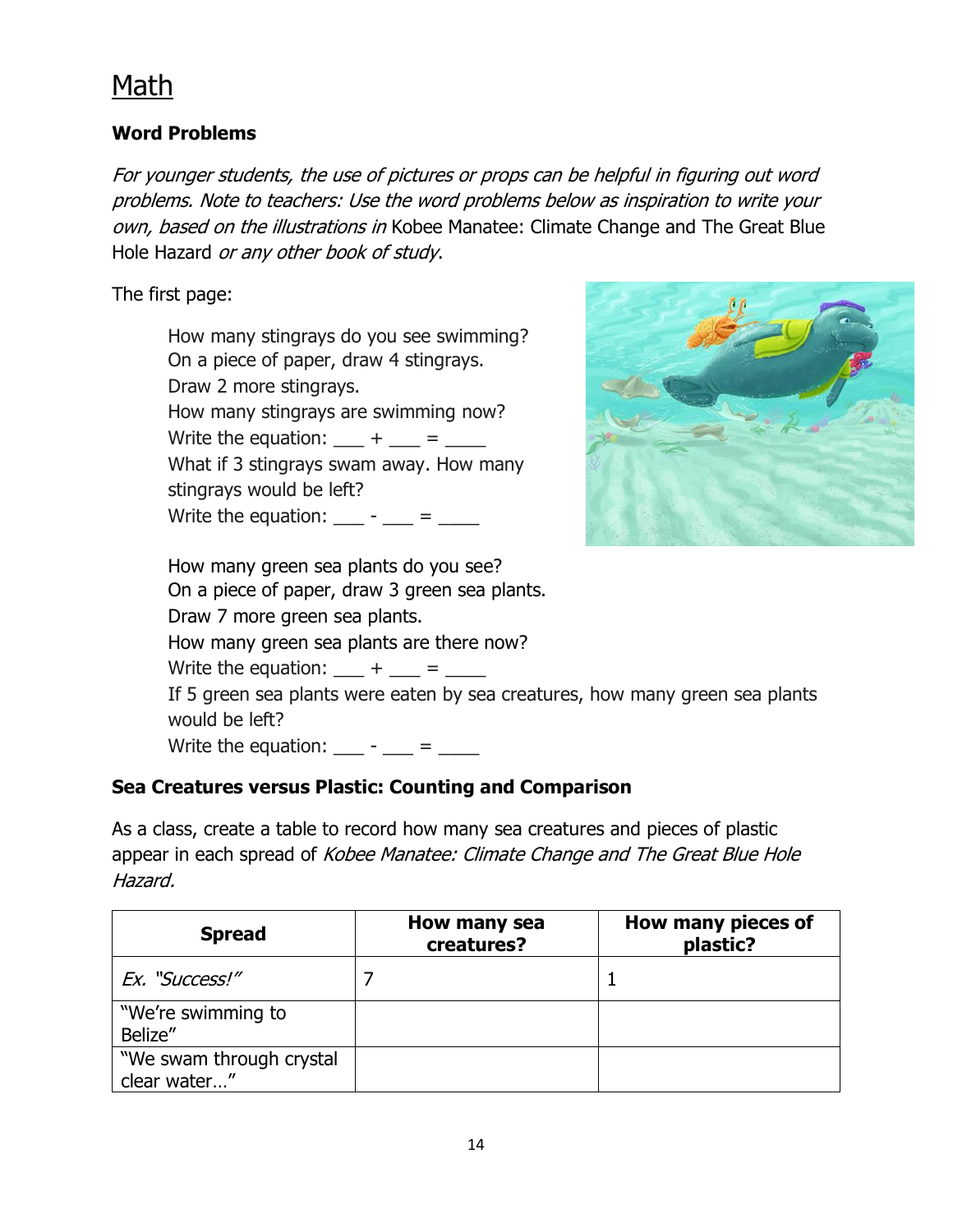| "Huh?" Pablo said. |  |  |
|--------------------|--|--|
|--------------------|--|--|

Additional Challenge: Now compare the numbers of sea creatures and pieces of plastic on each spread, using these symbols:

- > (is greater than)
- $=$  (is equal to)
- < (is less than)

Example: On the "Success!" spread, the number of sea creatures is > plastic.

#### **How far is it?: Comparing Distance**

When Tess asks Kobee how far away Belize is, he answers that it is five hundred miles from the Cayman Islands. Can you locate the Cayman Islands on a globe? What about Belize?

This activity provides a hands-on view of the planet for kids and explores distances between places of interest on a globe.

You will need:

- A globe
- Modeling clay
- Card stock
- Dot stickers
- Ruler
- Something to write with

Choose the Cayman Islands as "home" and place a dot sticker there. Place another dot on Belize.

Make a strip with modelling clay by rubbing the clay between your palms, or rolling the clay on a table with a palm.

Place the clay strip on the globe to link the Cayman Islands with Belize. This will take some trial and error rolling the clay to get the length just right!

Then, choose other spots on the globe where Kobee could journey. Maybe to your home. Or look at the various adventures Kobee has visited in his other books. Place dots and a clay strip linking these new places to the Cayman Islands.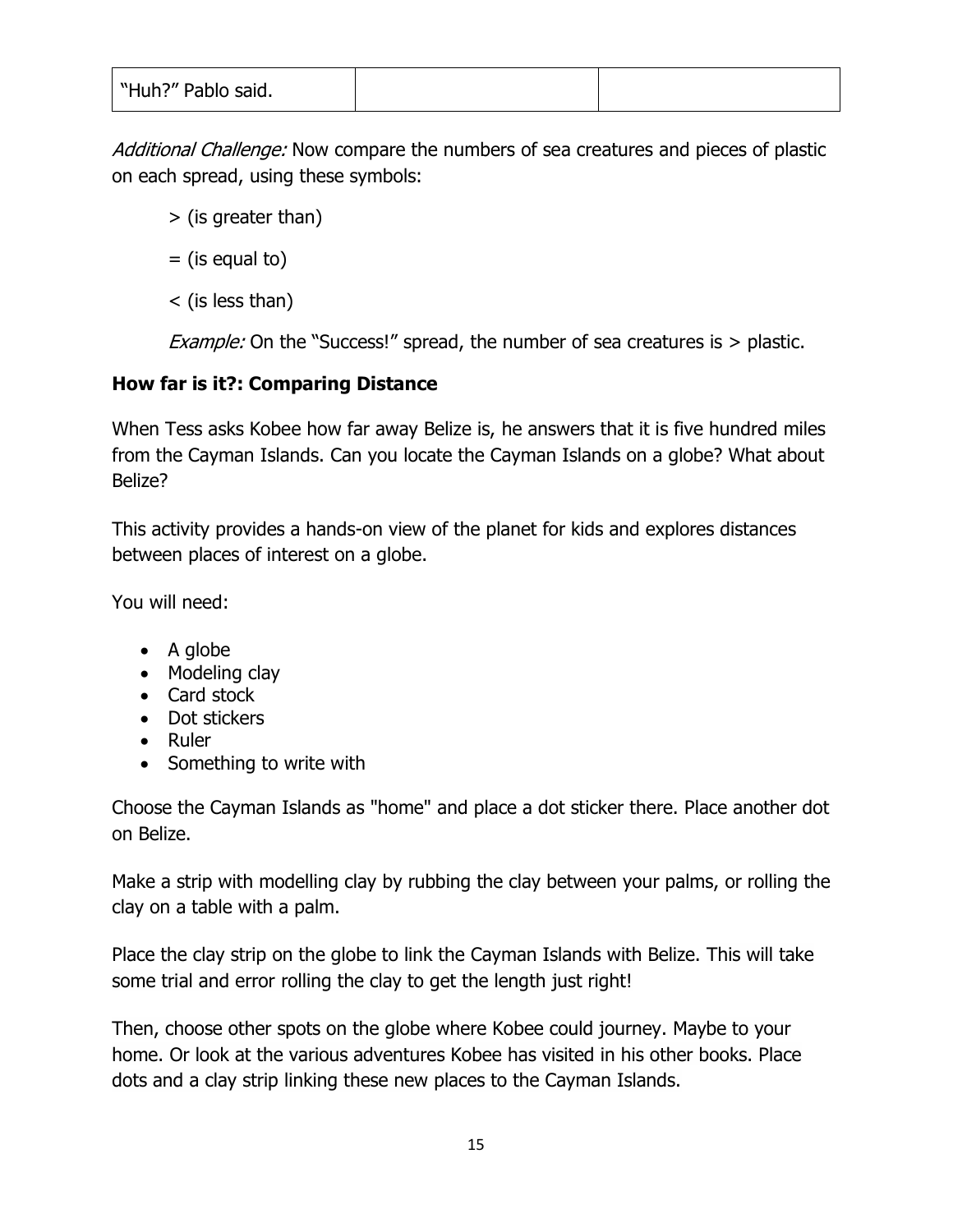Observe the design of the modelling clay on the globe. The result will be hub-like with the various spokes coming from the Cayman Islands.

Looking closely at the design, predict which place is farthest away from the Cayman Islands.

Carefully transfer the strips of modelling clay to a simple graph drawn on card stock. Be sure to label each one.

Once the clay is placed on the graph, compare each strip. Determine the shortest and longest distances for Kobee and his friends to travel.

## **Science**

#### **Sea Creature Research Project**

There are several sea creatures mentioned in Kobee Manatee: Climate Change and The Great Blue Hole Hazard.

Assign each student or pairs of students one of the sea creatures to research on the Internet.

Information to be gathered must include:

- Type of sea creature
- What it eats
- Where it lives
- Draw a picture of the sea creature
- Write 3 words that describe your sea creature
- Interesting fact  $#1$
- Interesting fact  $#2$
- Interesting fact  $#3$

Once all the needed research is done, students must create a poster visual with all the necessary information and present their findings to the class.

#### OR

Make a book. Students will choose their favorite sea creatures, cut and paste or draw them, and include the facts they have researched.

Manatee Bonus: The Save the Manatee Club's Educator's Guide provides everything and anything you could want to know about manatees. Chock-full of information and activities, this is a wonderful resource for any classroom reading Kobee Manatee: Climate Change and The Great Blue Hole Hazard.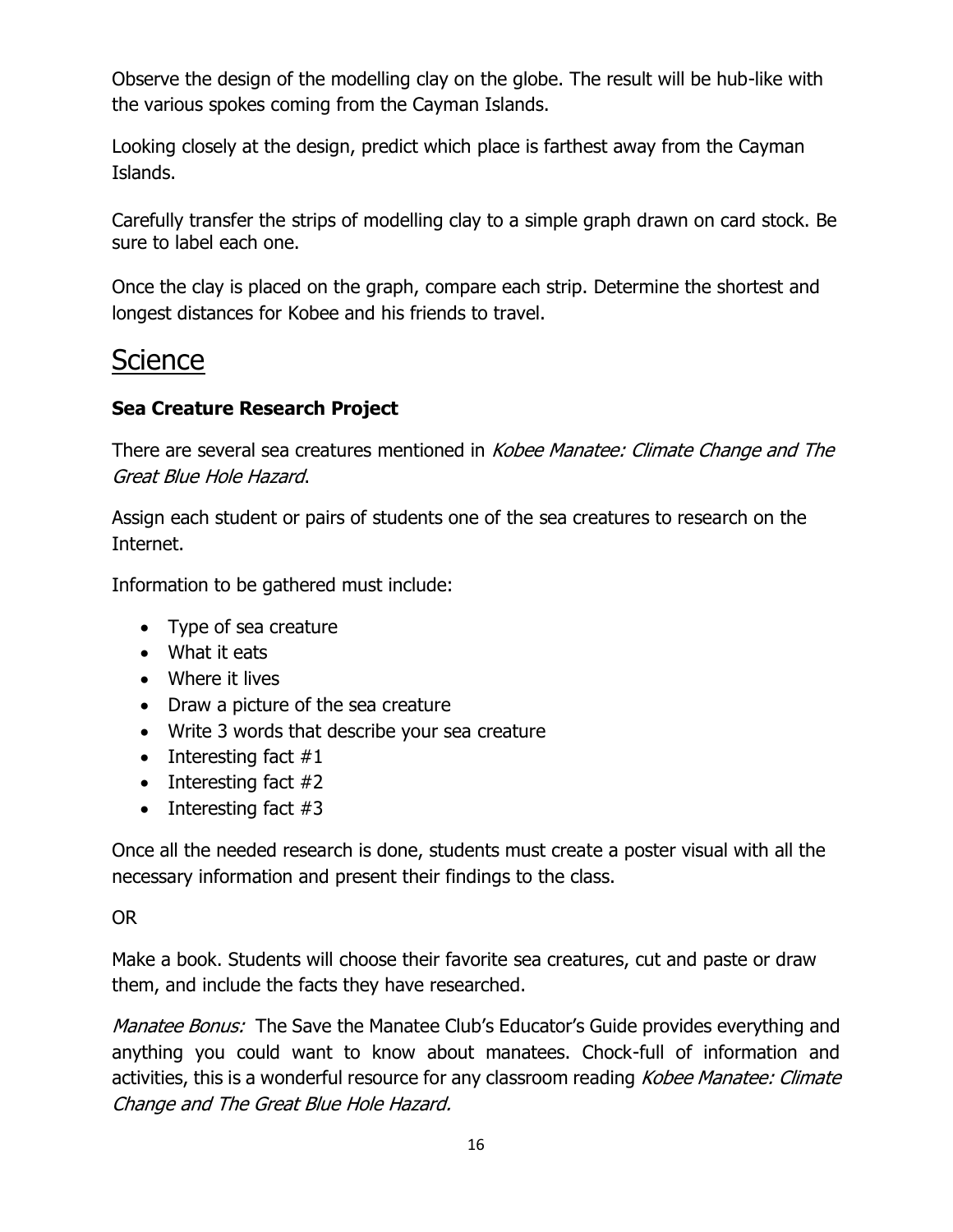#### **What is Climate Change?**

Climate change describes a change in the average conditions—such as temperature and rainfall—in a region over a long period of time. NASA scientists have observed Earth's surface is warming, and many of the warmest years on record have happened in the past 20 years.

For example, 20,000 years ago, much of the United State was covered in glaciers. But today, the United States has a warmer climate and fewer glaciers.

These warming temperatures and changes in precipitation, include:

- Rising sea levels
- Shrinking mountain glaciers
- Ice melting at a faster rate than usual in Greenland, Antarctica, and the Arctic
- Changes in flower and plant blooming times.

Earth's climate has constantly been changing—even long before humans came into the picture. However, scientists have observed unusual changes recently. For example, Earth's average temperature has been increasing much more quickly than they would expect over the past 150 years.

Learn more at NASA's Climate Kids: [https://climatekids.nasa.gov/climate-change](https://climatekids.nasa.gov/climate-change-evidence/)[evidence](https://climatekids.nasa.gov/climate-change-evidence/)

#### **The Problem with Plastic**

Scientists have been warning us since the 1970s that plastics are accumulating in our oceans, waterways, and along our coasts. Great circular patches of plastic have been found floating in virtually every ocean on the planet and the islands of plastic waste have been sighted in the Caribbean, the Pacific Ocean, and off the coast of Indonesia.



By creating plastic and then disregarding it without considering the consequences, we are causing great harm to our oceans, the marine plants and animals that live there, and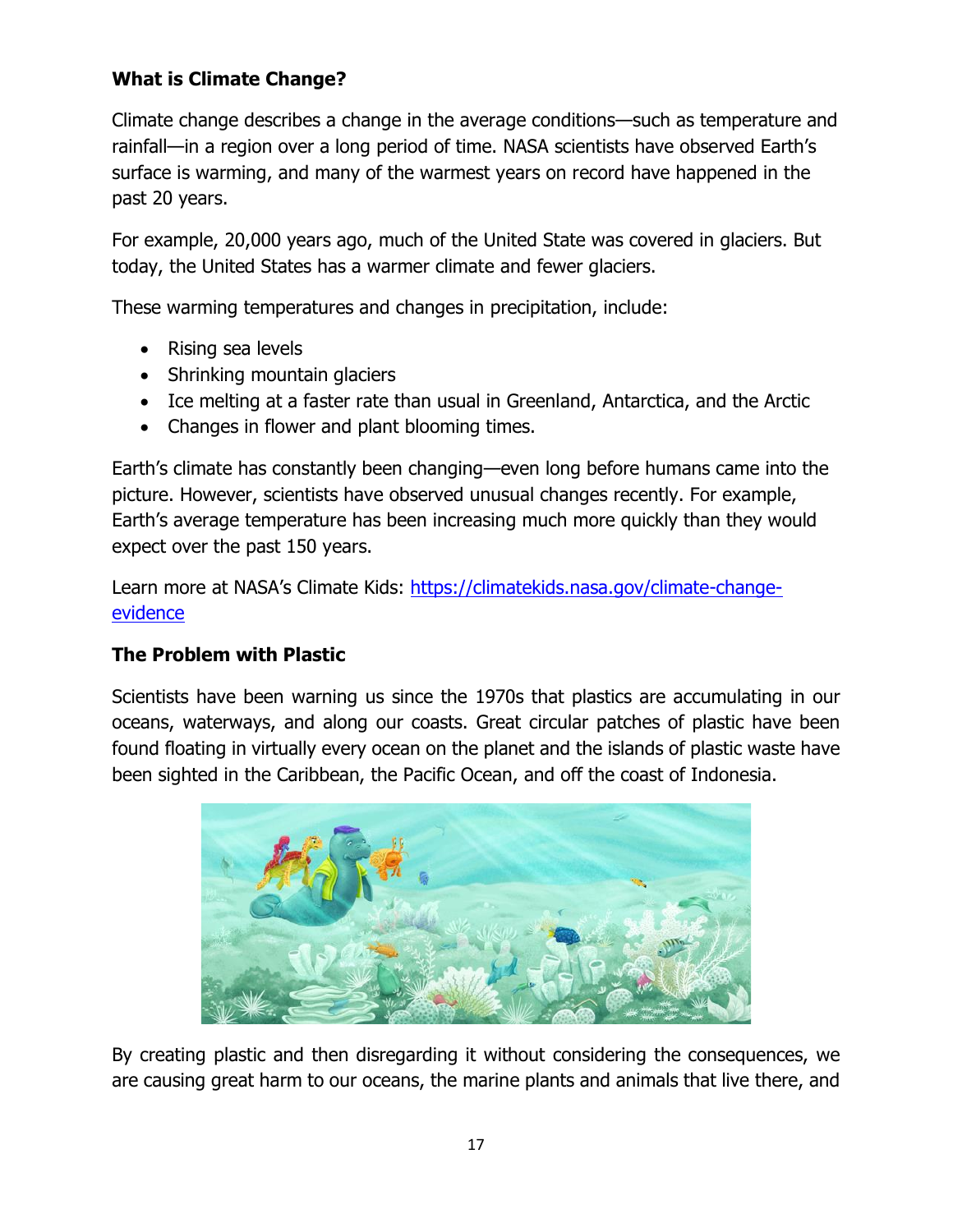to many coastal communities. The good news is that since humans are the ones causing the problem, we also have the power to solve it!

For one week:

- 1. Go on a plastic journey make note of all the single-use plastic items you use throughout the day that are simply thrown away.
- 2. Take a look into your recycling bin and garbage cans. Record items before you throw them away.
- 3. Keep track of the single-use plastic items you use each day.

Then…

4. After each person in the class has collected their plastic waste for one week, weigh each person's plastic collection and then add up the combined weight to get the total amount of waste generated by the class in one week.

5. Brainstorm ideas about how the waste produced could be reduced—not by recycling, but by reducing use.

6. Use the collected plastic to make a sculpture or art installation to raise awareness of the pollution problem and how oceans are being polluted by plastic.

#### **Build a Recycled Boat**

Every day we use lots of plastic products without thinking about their impact on the planet. One way to reduce the impact of this plastic is to reuse or recycle it.

Using plastic items found in their recycling bins, challenge students to create a boat.

Together as a class or individually collect materials, design, and build the boats.

Many of the students will have fun adding various details. A quick internet search can provide information about the parts of various boats.

After assembling their ships and decorating them, students can test their "floatability". A kiddie pool makes an excellent sea for a host of book boats.

Did their boat sink or float? What could they do to improve the boat? Allow time for reflection and more experimenting.

Create awards to increase the competition.

- o Biggest Boat
- o Most Attractive Boat
- o Most Materials Boat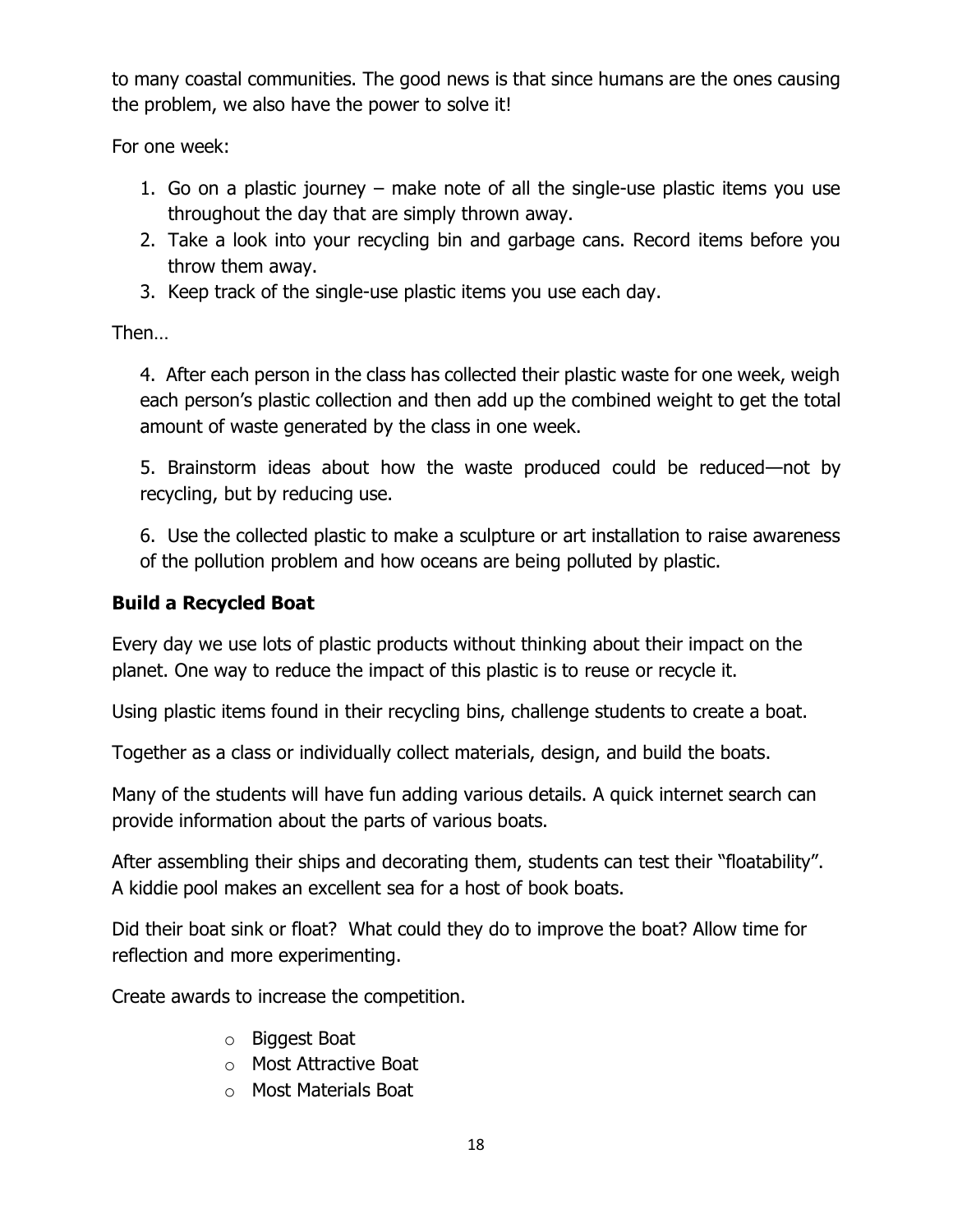#### **Reduce Your Use**

The chart below provides many actions to take that reduce the daily use of plastic. Can you think of others?

How would you like to reduce your plastic use and what actions will you take? Every bit counts.

| <b>Action to reduce plastic</b>       | Will you do it? | If not, why? |
|---------------------------------------|-----------------|--------------|
| Buy loose fruit and vegetables rather |                 |              |
| than pre-packaged                     |                 |              |
| Buy laundry detergent in cardboard    |                 |              |
| boxes                                 |                 |              |
| Use bars of soap instead of liquid    |                 |              |
| Drink beverages that come in glass    |                 |              |
| bottles                               |                 |              |
| Stop using single-use wipes           |                 |              |
| Use a reusable water bottle           |                 |              |
| Use reusable tote bags or paper       |                 |              |
| instead of plastic                    |                 |              |
| Stop using plastic straws             |                 |              |
| Reuse jars and containers for storing |                 |              |
| food                                  |                 |              |
| Use reusable chopsticks and cutlery   |                 |              |
| Cut down on plastic takeout food      |                 |              |
| containers                            |                 |              |

## Social Studies

#### **Destination: Belize and the Great Blue Hole**

As a class, locate Belize on a map and or/globe. Then, conduct research of Belize and the Great Blue Hole on the Internet.

Information of interest can include:

- History
- Culture
- Music and dance
- Diet
- Shelter
- Climate
- Geography
- Economy

Gather photographs of Belize and the Great Blue Hole.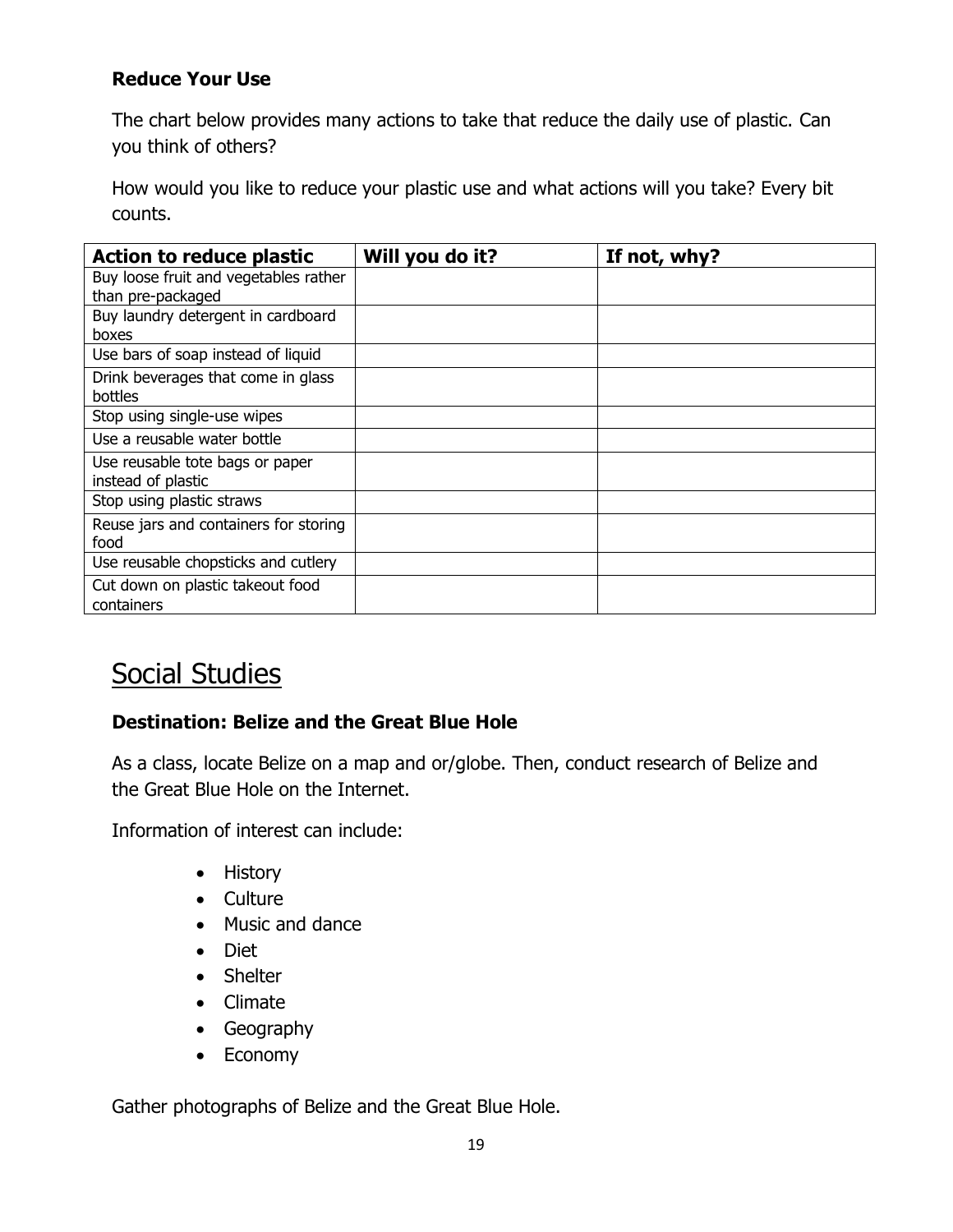Then, plan a week-long fictitious trip to Belize. Be sure to plan transportation to and within Belize, food, what to pack, what to do and see. Detail your trip in a daily itinerary. Include a budget, taking into account local economy and the US dollar.

#### **Ask the Ocean Conservationist**

Invite an ocean conservationist or marine biologist to your class, or ask them to visit via Zoom or Skype. A local aquarium can be a great resource for finding someone.

Before the visit, make a list of questions. Some sample questions can be:

- What does an ocean conservationist do?
- Why did you choose this career path?
- What do you enjoy most about your job?
- Did anything about your job surprise you?
- How would you describe your best day on the job?
- How would you describe your worst day on the job?
- What advice would you give to someone who is young and wants to take part in ocean conservation?
- What are some everyday challenges you have faced in your career?
- What is the biggest perk to your career?

Provide list of questions ahead of time to the conservationist.

During the visit, students can take turns asking questions clearly and with eye contact.

Everyone should practice taking notes and creating follow up questions.

After the visit, share what you learned with others and discuss what was your biggest takeaway.

A nice alternative to having someone visit the classroom either in person or virtually is to find and watch a video about ocean conservation. There are many, many options. Some examples include:

- What is Marine Conservation?<https://www.youtube.com/watch?v=LKrJ-GO4itk>
- Kids Take Action Against Ocean Plastic (National Geographic) <https://www.youtube.com/watch?v=hKFV9IquMXA>
- How to Care for the Ocean (National Georgraphic) <https://www.youtube.com/watch?v=vjOmyNA4wZ8>
- Our Incredible Ocean: Now is the Time to Protect it (National Geographic) <https://www.youtube.com/watch?v=o0AOkDpzNBM>
- How We Can Keep Plastic Out of Our Ocean (National Geographic) <https://www.youtube.com/watch?v=HQTUWK7CM-Y>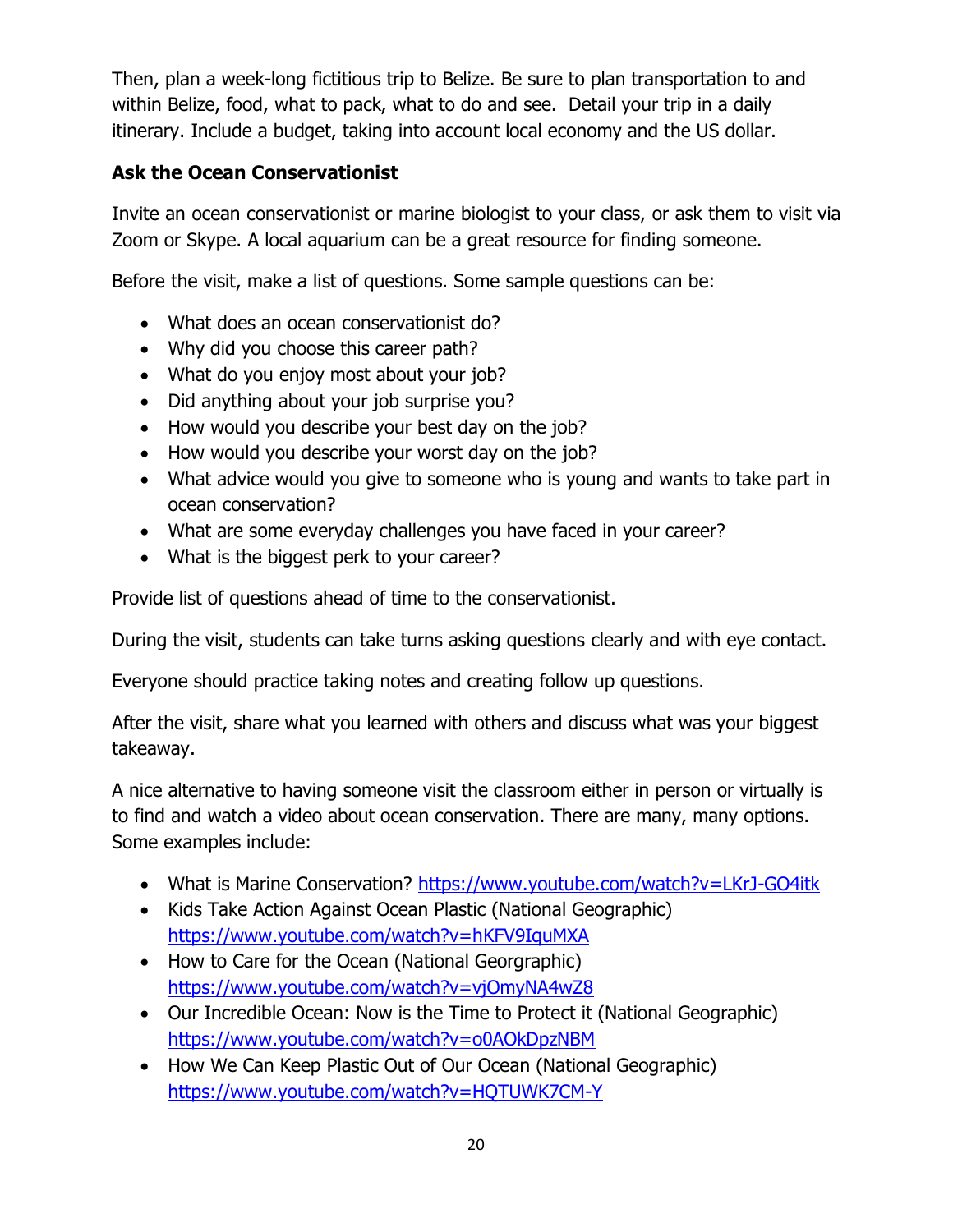#### **Kids Can Make a Difference!**

Join Dr. Tracy Fanara (Inspector Planet) on her mission to extend humanity's time here on earth. Tracy is a scientist and program manager at the National Oceanic and Atmospheric Administration (NOAA). At NOAA, she works to protect humans and wildlife by collaborating with scientists and engineers from all over the world. In addition to hundreds of written and broadcasted news outlets and Saturday morning educational television programming on Fox, CBS and ABC, you may have seen her on The Weather Channel as an expert or on the show *Weird Earth* or on the Science Channel's *Mythbusters* and *What On Earth?* Learn more about Tracy at: [https://inspectorplanet.com](https://inspectorplanet.com/)

Join Fabien Cousteau on his global mission to raise awareness, educate, and impassion citizens of the world on ways to protect and preserve the Earth's waters, endangered marine life, and marine habitats. Learn more about Fabien at: [https://fabiencousteauolc.org](https://fabiencousteauolc.org/)

Here are some ways your students can make a difference.

- 1. Raise Awareness Spread the word in your communities the importance of our oceans and the dangers affecting the ocean and its inhabitants. Create a poster or flyer campaign to educate people about it.
- 2. Create a school or community mural entitled WE NEED OUR OCEANS to motivate difference and action.
- 3. Pollution of any kind can get into our waterways. Clean up nature Volunteer your time to help clean debris and weeds. (Use paper straws instead of plastic straws.)
- 4. Support ocean and beach conservation organizations Raise funds through bake sales or car washes so that these organizations can educate people. Contributions and patronage to these organizations help ensure future endeavors and possibilities for generations to come.
- 5. Be Respectful to Mother Earth –By doing your part, you are lightening a heavy load resting on the shoulders of our great planet.

For other tips to help save the environment, check out 50 Ways to Help [\(http://www.50waystohelp.com/\)](http://www.50waystohelp.com/).

- As a class, pledge to do at least ONE of these 50 ways each day for a month.
- For each way the student helps, they will be given a star. (Deeds should be verified with a parent/guardian/teacher's signature).
- The stars can be tallied at the end of the month for prizes. Also, set a class goal, if the class "earns" 200 stars at the end of the month maybe there will be a pizza party!